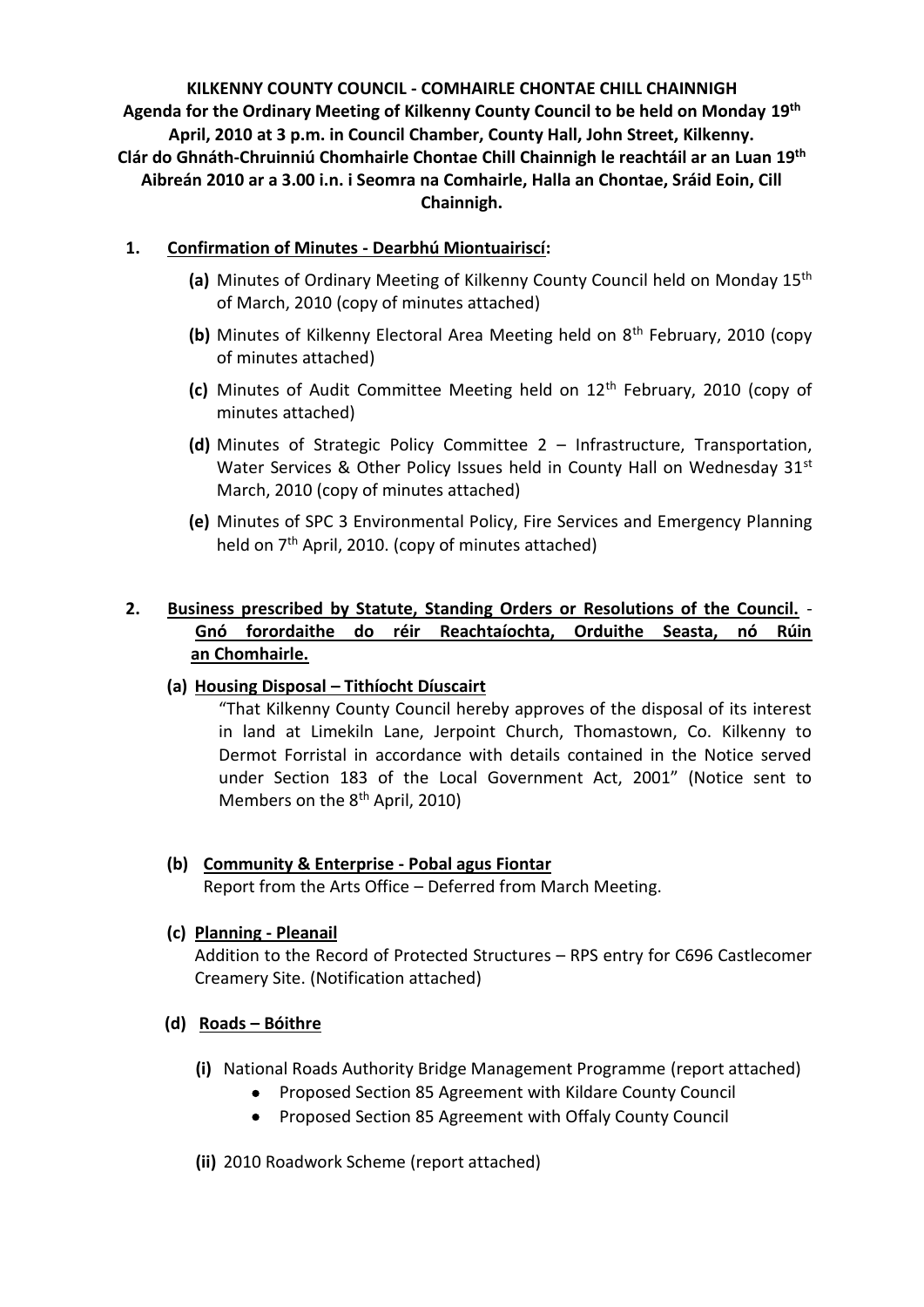**(iii)** 2010 Revised Special Speed Limits for County Kilkenny. (report attached)

## **(e) Housing – Tithíocht**

- **(i)** Quarterly Housing Report 31st March 2010 (report attached)
- **(ii)** Draft Scheme of Letting Priorities (report attached)

## **(f) Corporate - Gnóthaí Corparáideacha**

- **(i)** Filling of Vacancy caused on County Kilkenny Leadership Partnership caused by the resignation of Cllr. Anne-Maria Irish .
- **(ii)** 2009 Report of the Kilkenny County Council Audit Committee. (report attached)
- **(iii)** Minor Flood Mitigation Works (Notification attached)
- **(iv)** Use of County Hall, John Street as a Public Car Park .

## **(g) Finance – Airgeadas**

Annual Financial Statement 2009 (report attached)

#### **(h) Water Services - Seirbhísí Slántaíochta**

South Eastern Draft River Basin Management Plan 2009-2015 (Draft Plan and Report already circulated) To consider the following resolution "That we the members of Kilkenny County Council hereby approve the adoption of the South Easter River Basin Management Plan 2009-2015 in accordance with the European Communities (Water Policy) (Amendment) Regulations 2010 (S.I. No. 93 of 2010)".

#### **3. Urgent Correspondence - Comhfhreagras Práinneach**

## **4. Business adjourned from a previous Meeting - Gnó ar athló ó chruinniú roimhe seo:**

**5. Fix Dates and Times of Meetings - Dátaí agus Amanta do chruinnithe a shocrú: (a)** Schedule of meetings from April – June 2010 (attached)

## **6. Consideration of Reports and Recommendations of Committees of the Council - Plé ar Thuairiscí agus Moltaí ó Choistí an Comhairle:**

(a) Report on Thomastown Electoral Area Meeting held on 19<sup>th</sup> November, 2009 (Deferred from February Meeting)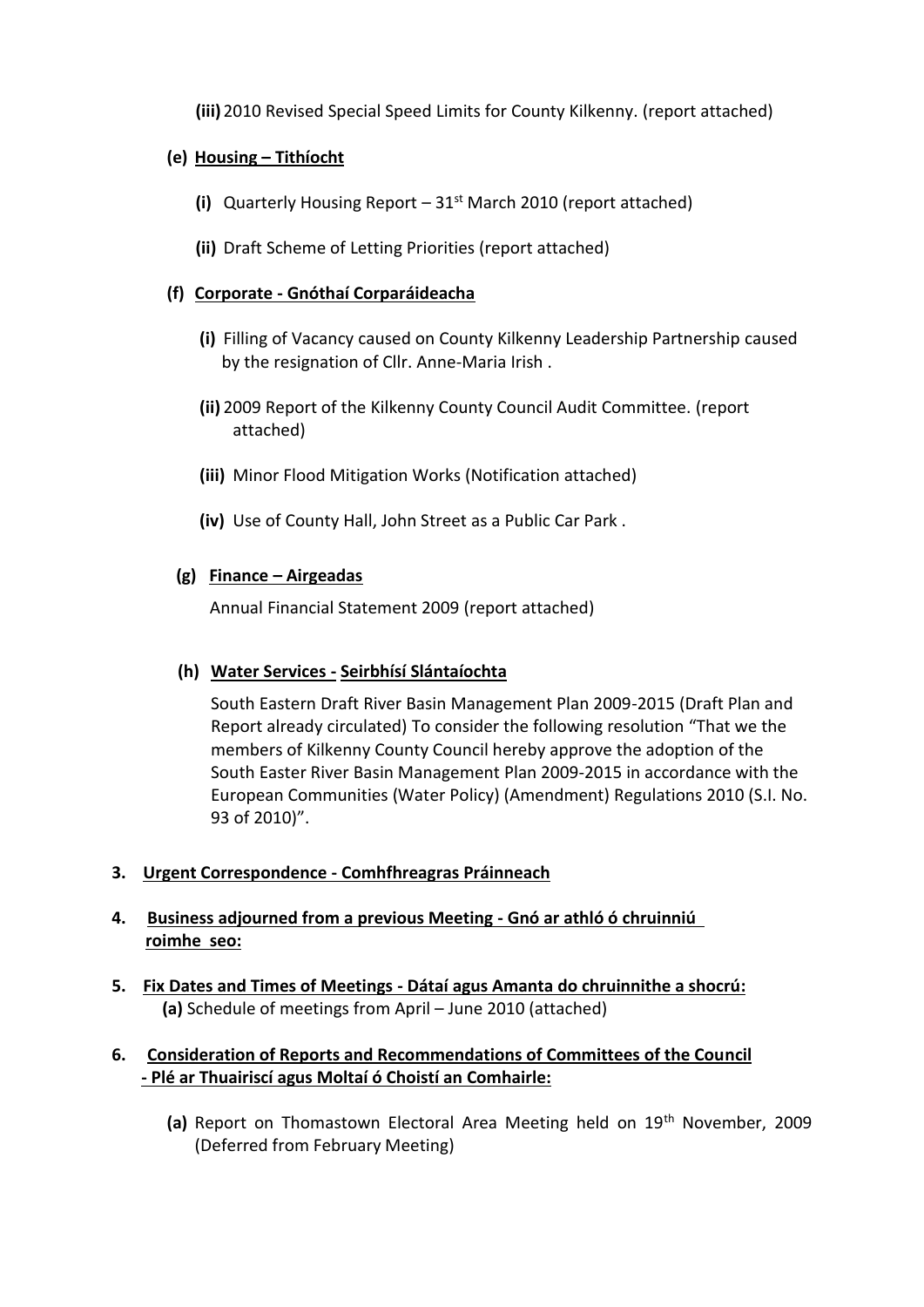- **(b)** Report on Ballyragget Electoral Area Meeting held on Monday 21<sup>st</sup> December, 2009 (Deferred from February Meeting)
- **(c)** Report on SPC 3 Environmental Policy, Fire Services and Emergency Planning meeting held on 3rd February, 2010 (Deferred from February Meeting)
- **(d)** Report on Piltown Electoral Area Meeting held on 5th February, 2010 (Deferred from February Meeting)
- **(e)** Report on Special Meeting of Forward Planning & Development Strategic Policy Committee SPC 1 held on 8<sup>th</sup> February, 2010 (Deferred from March Meeting)
- **(f)** Report of SPC 5 Arts, Culture, Heritage, Tourism and Education Meeting held on 11<sup>th</sup> February, 2010 (Deferred from March Meeting)
- (g) Report on Thomastown Electoral Area Meeting held on 24<sup>th</sup> February, 2010 (Deferred from March Meeting)
- **(h)** Report on Kilkenny Electoral Area Meeting held on 8th February, 2010 (copy of report attached)
- **(i)** Report on Strategic Policy Committee 2 Meeting held on 31st March, 2010 (copy of report attached)
- **(j)** Report on SPC 3 Environmental Policy, Fire Services and Emergency Planning Meeting held on 7<sup>th</sup> April, 2010 (copy of report attached)

## **7. Other Business set forth in the Notice convening the Meeting - Gnó Eile romhainn i bhFógra reachtála an Chruinnithe**

#### **8. Education & Training**

Conferences – Request for approval to attend as per circulated list. Summary of Proceedings at Conferences have been received from

| <b>Councillor</b> | <b>Date of Conference</b>     | <b>Title of Conference</b>  |
|-------------------|-------------------------------|-----------------------------|
|                   |                               |                             |
| Cllr. M. Brett    | 11 <sup>th</sup> /12 February | AMAI                        |
| Cllr. C. Connery  | 26th-28th February            | Role of Small Enterprise in |
|                   |                               | <b>Overcoming Recession</b> |
| Cllr. C. Connery  | 12th, 13th & 14th March       | Clonakilty<br>Tourism       |
|                   |                               | Conference Driving Local    |
|                   |                               | Sustainable Tourism         |
| Cllr. M. Shortall | 26th - 28th March             | Time Management Media       |
|                   |                               | & IT Skills                 |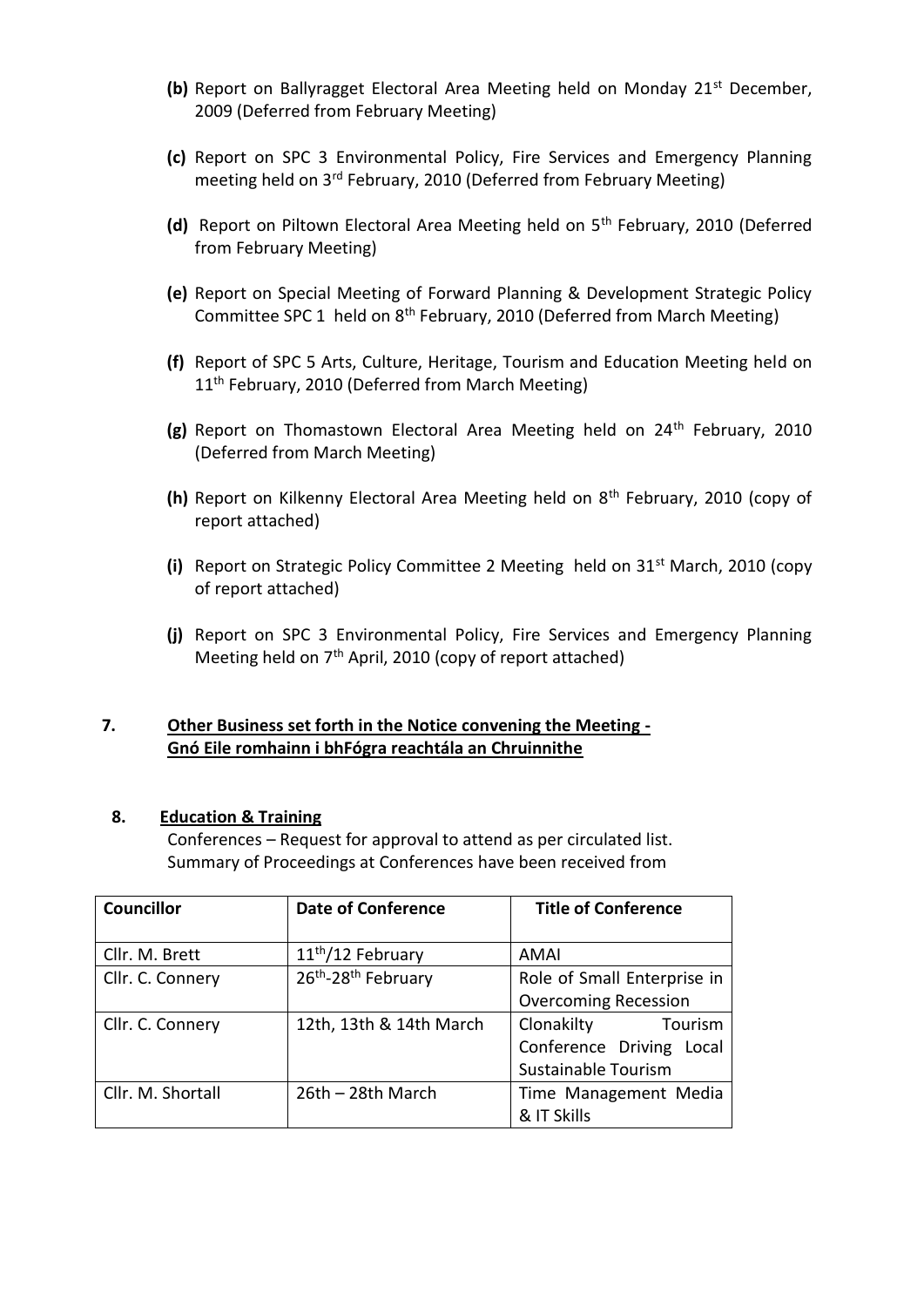## **9. Matters Arising from Minutes - Gnótha ag éirí as Miontuairiscí**

#### **10. Any Other Business - Aon Ghnó Eile**

#### **11. Notices of Motion - Fógraí Rúin:**

#### **1(10) Cllr. Catherine Connery – Deferred from February**

"That additional funds be made available by the Department of Transport to Kilkenny County Council to deal with the consequences of the damage done to roads arising from recent severe winter weather in North Kilkenny".

#### **2(10) Cllr. Catherine Connery – Deferred from February**

"That the National Roads Authority include road improvements between Durrow and Kilkenny as part of its road investment programme".

#### **3(10) Cllr. John Coonan – Deferred from February**

"That Kilkenny County Council extend an invitation to Mr. Liam Keane National Planning Specialist for Addiction Services with the HSE to address the Local Authority".

#### **4(10) Cllrs. Cora Long & Eamon Aylward – Deferred from February**

"That the Minister for Communications Eamon Ryan, would examine introducing the option of making it possible to pay television licences on a quarterly or half yearly basis similar to the situation that pertains for car tax as the licence fee is now  $£180$ for the year which is causing financial hardship for people".

## **6(10) Cllrs. Ann Phelan, Marie Fitzpatrick, Maurice Shortall, Tomas Breathnach and Michael O' Brien.**

"That Kilkenny County Council calls on the Minister for the Environment & Local Government to properly fund the Radon Gas issue as a matter of urgency".

## **7(10) Cllrs. Tomas Breathnach, Ann Phelan, Marie Fitzpatrick, Maurice Shortall and Michael O' Brien.**

"Kilkenny County Council should write to the Minister of the Environment, Heritage and Local Government to seek an increase in the rate of grant assistance per household for group sewerage schemes to a minimum of €6,000 in order to make the cost of such schemes more affordable to householders and in the interest of the protection of groundwater and other environmental considerations".

## **12. Notices of Motion from other local authorities seeking support of Kilkenny County Council County Council - Fógraí i dtaobh Rúin ó Údaráis Áitiúla eile ag lorg tacaíochta ó Chomhairle Chontae Chill Chainnigh:**

#### **1(10) Monaghan Town Council – 12th January, 2010**

"In light of the continuing decrease in monthly residential rents in the private sector, that this Council write to the Minister John Gormley, Department of Environment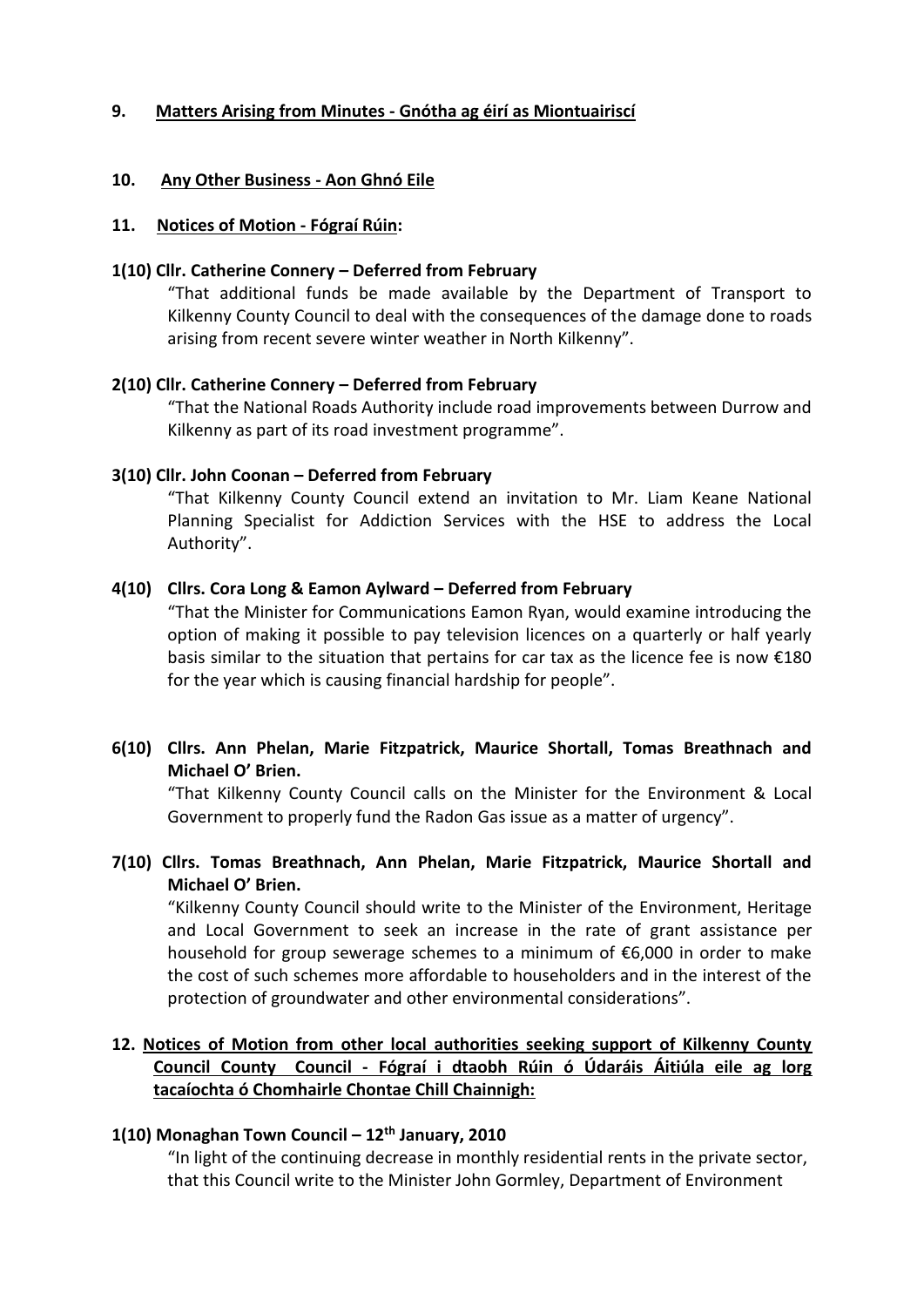and Local Government seeking similar decreases to rents imposed by Local Authorities to their tenants and that the reduction in revenue to the Council is subvented through the Local Government Fund allocation to each Council".

## **2(10) Limerick Council Council – 13th January, 2010**

"That, Limerick County Council requests the Minister for the Environment, Heritage and Local Government to reverse the decision to give the National Roads Authority the management of regional and local roads investment".

#### **3(10) Killarney Town Council – 15th January, 2010**

"That Killarney Town Council calls on the Minister for Enterprise and Employment to ensure the retention of the minimum wage"

### **4(10) Limerick County Council – 19th January, 2010**

"That Limerick County Council calls upon the Government to allow persons in co. Limerick flooded in August 2008 become eligible for consideration for compensation in the recently allowed scheme; that the Government establish under statute a single competent authority to manage and maintain the country's waterways; that an adequate maintenance schedule for every river and stream in the country be developed; and that the State revoke planning permissions granted for developments not yet commenced on flood plains".

## **5(10) Limerick County Council – 19th January, 2010**

"That, Limerick County Council calls on the Minister for the Environment, Heritage and Local Government to nominate one agency to take control of our rivers nationally; that the agency would identify a time of the year for local authorities, landowners, communities and other organisations to clean and dredge the river banks, beds, and bridges; and that this motion be circulated to all other authorities for support".

#### **6(10) Limerick County Council – 19th January, 2010**

"That, Limerick County Council requests the Minister for the Environment, Heritage and Local Government to lift the embargo on the employment of outdoor staff in order to protect the investment in the county road network".

## **7(10) Galway County Council – 28th January, 2010**

"That Galway County Council initiates an alliance of all Local Authorities to lobby the Minister for Transport for additional funding to properly address the condition of our roads".

#### **8(10) Limerick County Council – 3 rd February, 2010**

"That Limerick County Council calls upon the Government to establish a Shannon River Basin Authority".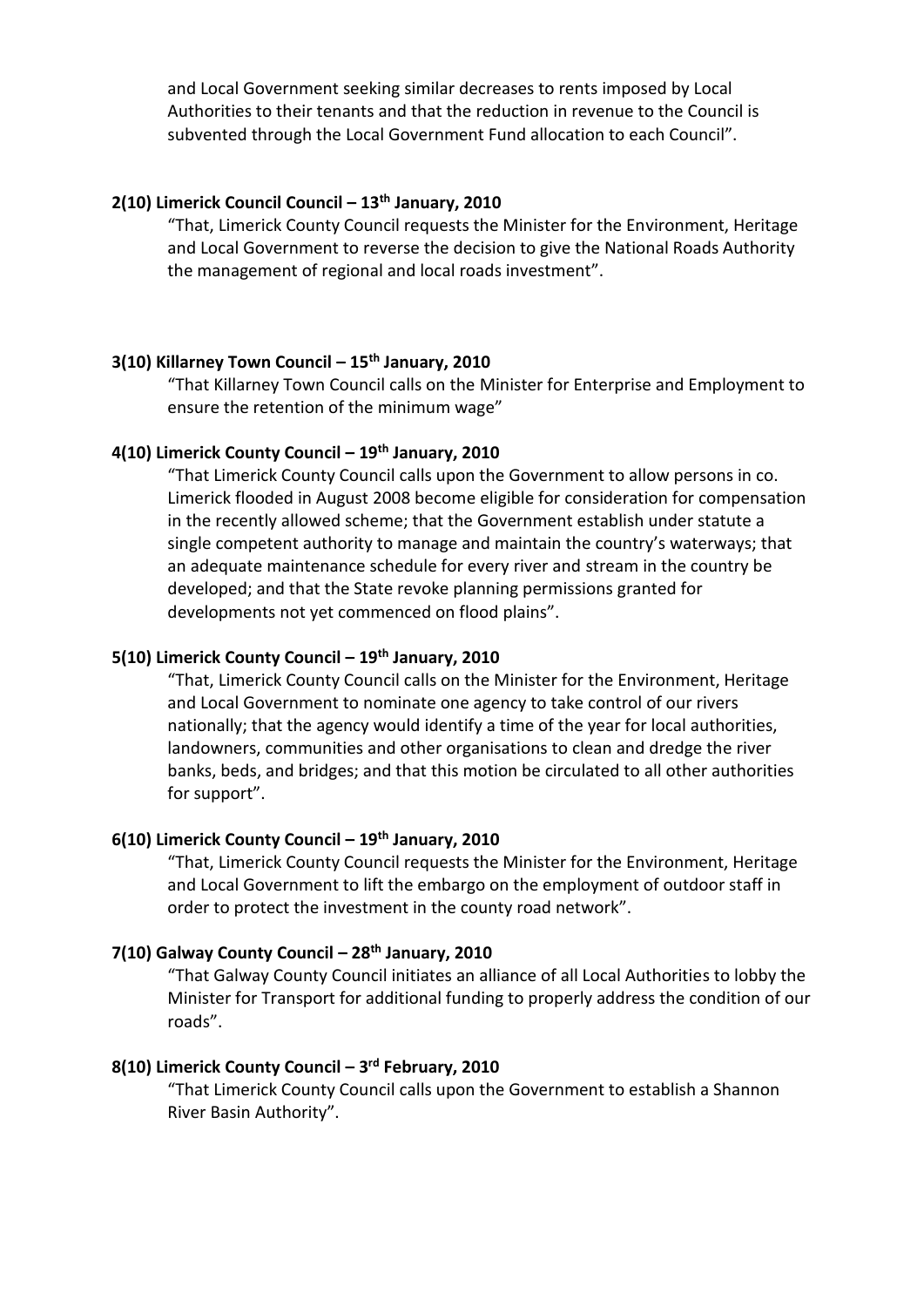### **9(10) Wicklow Town Council – 3 rd February, 2010**

 "Wicklow Town Council write to the following Ministers, requesting that they immediately review the legislation and bring forward proposals to ban "Head Candy Shops". There are serious concerns with regard to the potential effects of the product sold in these shops. This is an issue of national concern and one that has serious consequences for families all over the country. Further, that we circulate this resolution to all Town Councils and request that they also write to the relevant Ministers on this very important matter".

#### **10(10) Carrick on Suir Town Council – 10th February, 2010**

"That this Council calls on the Minister for Justice to introduce as a matter of urgency legislation to regulate the "Head Shop" industry in Ireland and to make provisions to control all products being sold by these outlets".

## **11(10) Donegal County Council – 15th February, 2010**

That the Minister for Environment, Heritage and Local Government be requested to review and revise current arrangements for the funding and operation of the Coroner's Services".

## **12(10) Carlow County Council – 17th February, 2010**

"That Carlow County Council calls on the Minister for Environment and Local Government to change the basis on which commercial rates are calculated so that location of premises, size of premises and most importantly ability to pay are factors used when calculating the amount of money owing".

## **13(10) Tipperary Town Council – 25th February, 2010**

"That this Council call on Transport Minister Noel Dempsey and Environment Minister John Gormley to reverse their decision not to provide emergency funding to repair roads damaged by recent bad weather. That this motion be circulated to all town and County Council".

#### **14(10) Ennis Town Council – 25th February, 2010**

"That Ennis Town Council request Health Minister Mary Harney and Justice Minister Dermot Aherne immediately put a framework in place to regulate the operation of Headshops".

#### **15(10) Tipperary Town Council – 1 st March, 2010**

"That this Council, write to the Minister for Health calling on her to instruct the H.S.E not to proceed with the downgrading and possible closure of South Tipperary General Hospital as this decision will have a huge effect ton people's health and peace of mind in the County of Tipperary".

#### **16(10) Sligo Borough Council – 2 nd March, 2010**

"That Sligo Borough Council support the measures contained in the proposals forwarded to the Minister for Finance Mr. Brian Lenihan in August 2009 to prevent any unwarranted repossessions of family homes in the state by Financial Institutions. It is important that legislative changes are made as soon as possible in advance of the full impact of the decline in the Irish Economy on individual family homeowners and mortgagees".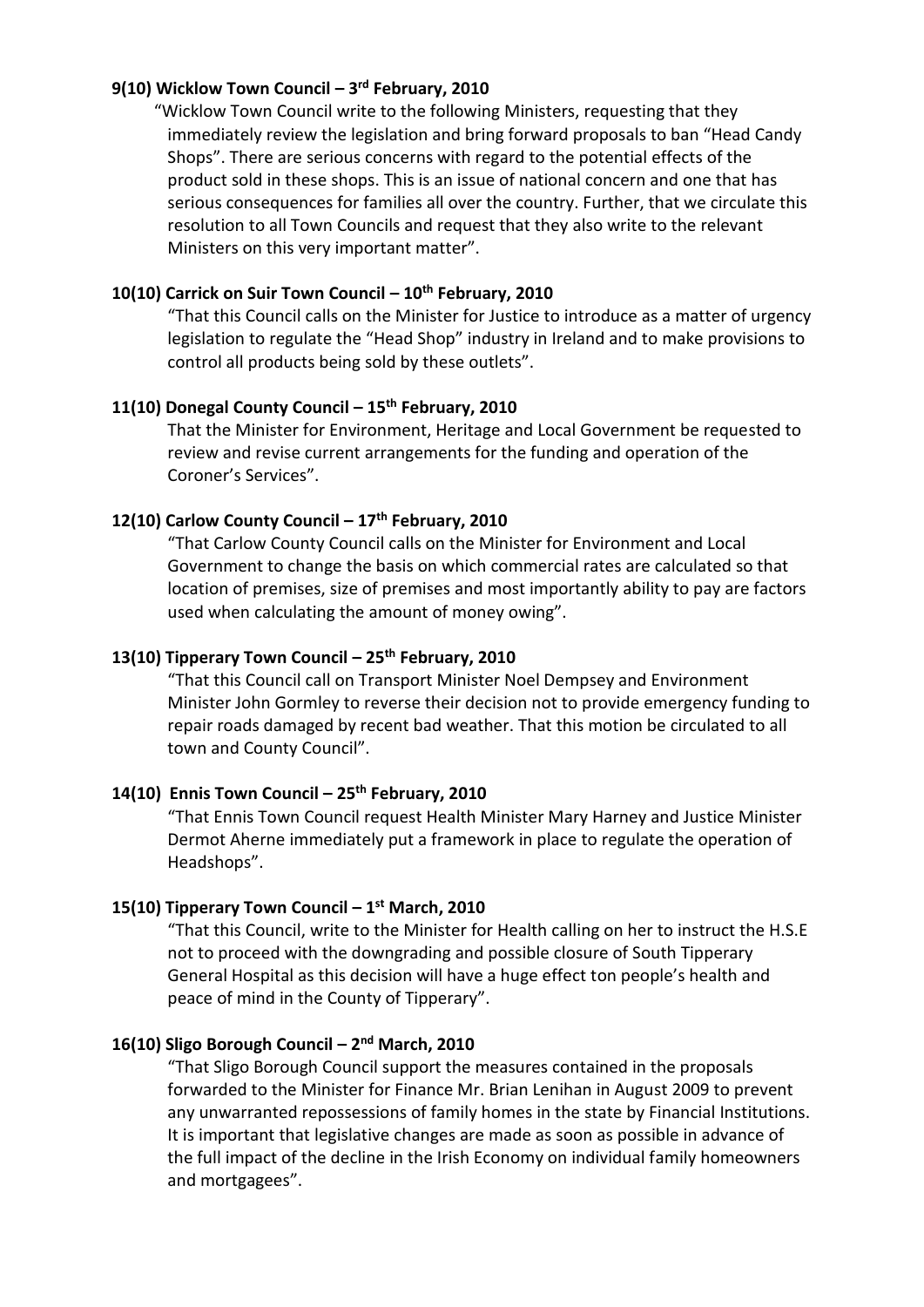## **17(10) Sligo Borough Council – 2 nd March, 2010**

"That Sligo Borough Council calls on the Minister for Finance Brian Lenihan to introduce a NAMA Style Scheme for the 44,000 plus households facing serious arrears in meeting their mortgage payments. This scheme to include a provision for writing off or forgiving borrowers a slice of their home loans, to bring them more in line with current market values of their homes. This motion to be circulated to all Local Authorities".

## **18(10) Kildare County Council – 4 th March, 2010**

"This Council calls on the Government to abandon the policy of leasing houses for social housing rather than buying them and that where the Council is buying a number of homes in a development that they be scattered randomly throughout the development rather than clustered together".

## **19(10) South Tipperary County Council – 5 th March, 2010**

"That South Tipperary County Council requests the Minister for Health and Children, Ms. Mary Harney, T.D., to reverse the H.S.E.'s decision to centralise all medical card processing to the PCRS Offices in Dublin".

## **20(10) Balbriggan Town Council – 5 th March, 2010**

"Balbriggan Town Council call on the Minister for Education not to cut back on the number of Special Needs Assistants in our schools".

## **21(10) Donegal County Council – 11th March, 2010**

"That Donegal County Council discuss the need to reduce or indeed abolish water charges on community, voluntary and churches in this County".

## **22(10) Clonmel Borough Council – 23rd March, 2010**

"That Clonmel Borough Council calls on the Minister for Education and Science to immediately reverse the shocking decision to reduce the number of "SPECIAL NEEDS ASSISTANTS" providing an invaluable service to children in our Education System, and furthermore that this motion be forwarded to all other Local Authorities".

"That Clonmel Borough Council request the Minister for Justice, Equlity, & Law Reform to introduce Legislation to ban or control the sale of dangerous subsistence from Head Shops throughout the 26 Counties. New laws are urgently needed to cover the sale of dangerous substances from Head Shops".

"That Clonmel Borough Council requests the Minister for Health and Children, Mary Harney, T.D., to reverse the HSE decision to centralise all Medical Card processing, to the PCRS Offices in Dublin. This proposed transfer will result in a total melt down of medical card processing and will restrict the number of medical cards issued".

#### **23(10) Waterford City Council – 23rd March, 2010**

"Waterford City Council notes:-

• The proliferation of "Head Shops" across the state and their availability locally.